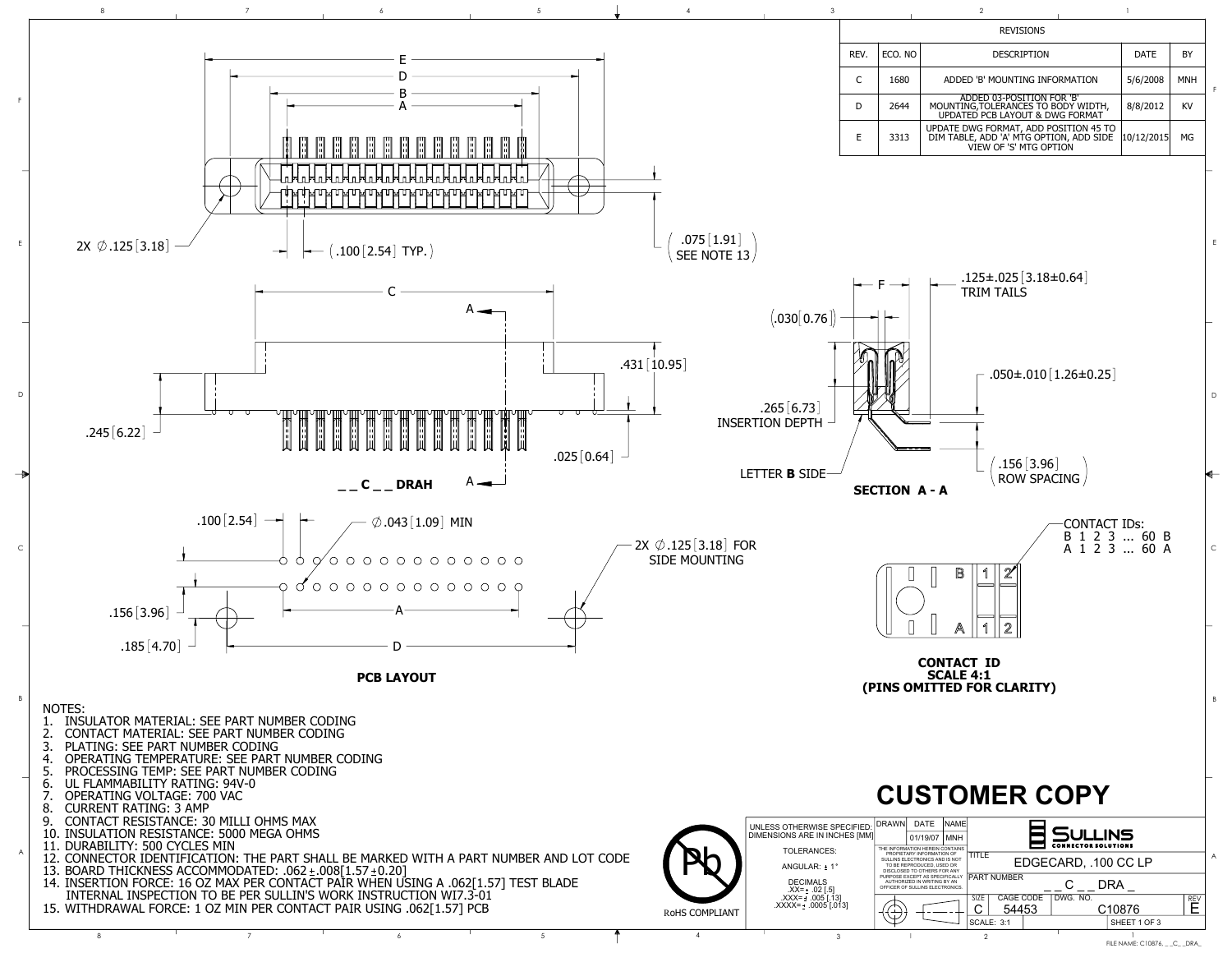

FILE NAME: C10876, \_ \_C\_ \_DRA\_